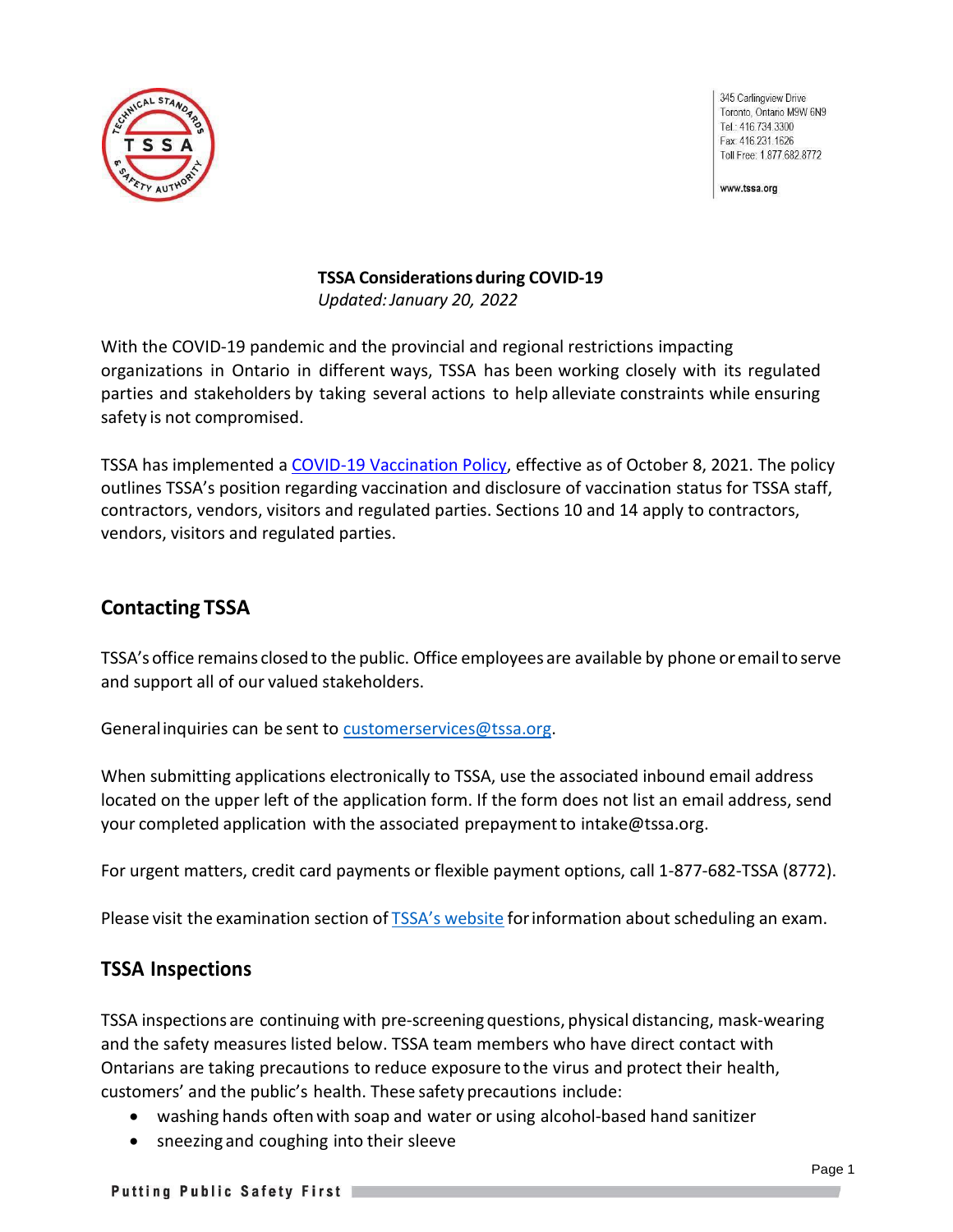- avoiding touching their eyes, nose or mouth
- practicing physical distancing, wearing a mask and wearing safety eyewear
- vaccination policy and rapid antigen test program

TSSA staff have been advised to stay at home if they have symptoms of COVID-19 or have tested positive for COVID-19. Additional daily screening measures are in place and follow current public health guidelines. TSSA expectsthe same from other organizations.

TSSA inspectors may discuss the current COVID-19 situation with the site owner or manager to determine the level of risk. TSSA requires clients to wear a mask and follow other preventative measures when a TSSA inspector is on site.

Inspectors may inquire about COVID-19 policies and procedures in place for locations that they are visiting and may ask the following questions about people theywill be meetingwith:

- 1. In the last 10 days has someone in facility tested positive for COVID-19? (on a rapid antigen test or PCR)
- 2. Has anyone that has tested positive, is symptomatic or is a 'COVID close contact' failed to follow the isolation requirements?
- 3. Has anyone at the site travelled outside of Canada, and is required to quarantine by current Federal/Provincial requirements.
- 4. Has anyone on site failed or not responded to the mandatory COVID screening measures?

If the answer is "no" to all of the above questions, the inspector will advise the site representative that he/she will only enter the site if physical distancing of at least two metres between persons can be maintained at all times and clients will be wearing masks.

If the answer is "yes" to any of the above questions, the TSSA employee will contact their supervisor to determine an approach with the customer.

Inspections will be rescheduled if an organization's onsite personnel are symptomatic or not following the public health and self-isolation guidelines.

Operating during COVID-19 comes with the responsibility of operating safely. Regulated parties remain responsible for the safety of their sites, devices and procedures and in particular must focus on addressing any high-risk sites, devices or situations.

As per the second paragraph of this policy, TSSA has implemented a [COVID-19 Vaccination Policy,](https://www.tssa.org/en/about-tssa/resources/TSSA-Vaccination-Policy---October-2021-v2.0.pdf) effective as of October 8, 2021. The policy outlines TSSA's position regarding vaccination and disclosure of vaccination status for TSSA staff, contractors, vendors, visitors and regulated parties. Sections 10 and 14 apply to contractors, vendors, visitors and regulated parties.

We continue to ask customers to contact us if they are facing COVID-19 related barriers and they are unsure how to proceed.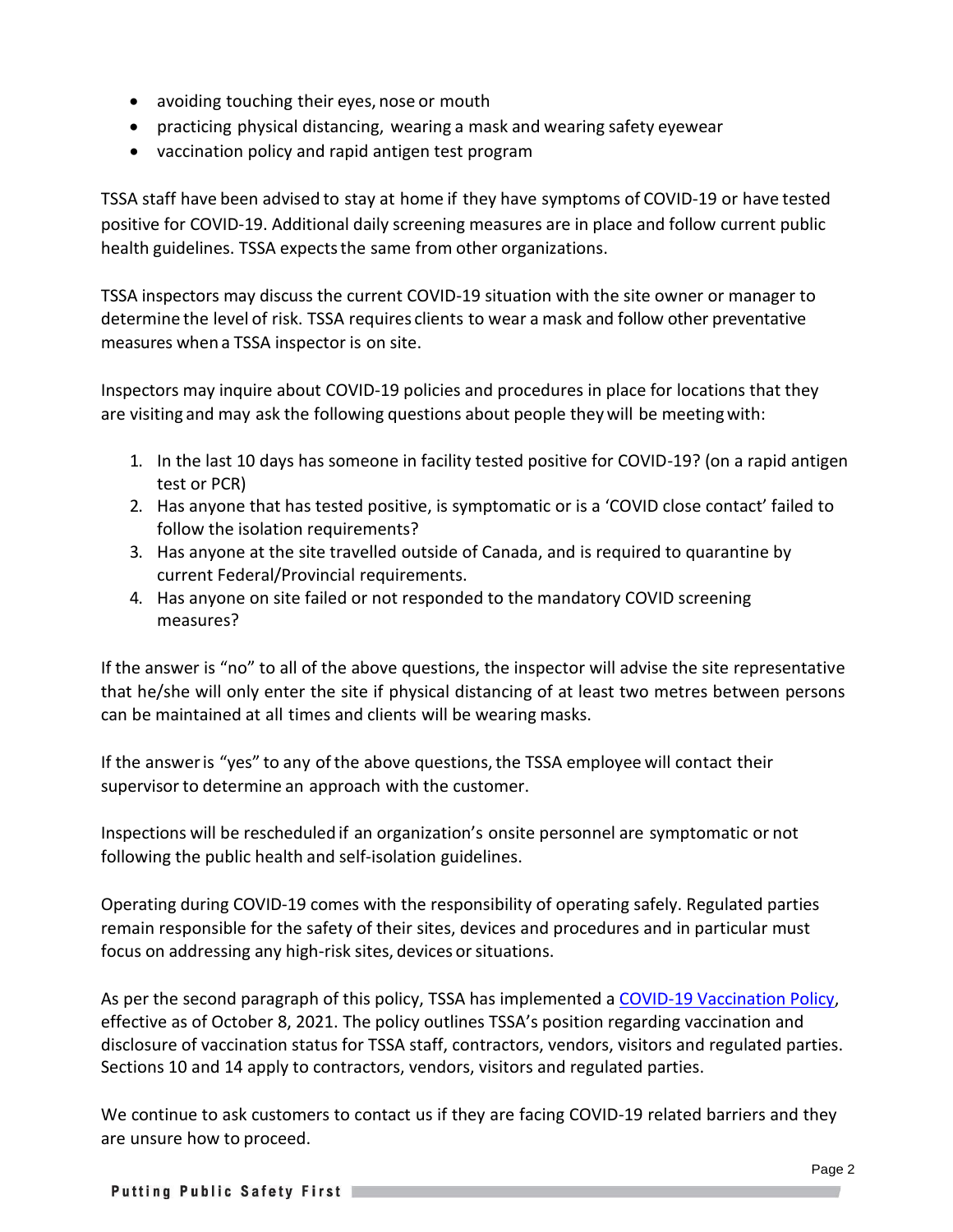## **Licensing Issuance, Renewals & Grace Periods**

Regulated parties are required by law to maintain their licenses in good standing. Customers will be invoiced for all licensing-related services.

- **Licensing independentfrom inspection**: TSSA will continue to require organizations to renew their licenses before expiry.
- **Licensing (or Authorization) dependent on inspection**:
- TSSA will continue to require organizations to renew theirlicenses (authorizations) before expiry.
- TSSA has been renewing licenses (or authorizations) even in cases where the mandatory pre-license (or pre-requisite) inspection could not be performed, with a valid reason. Any inspections that were deferred during wave 1 of the pandemic should have been completed by November 30, 2020. Please see program specific requirementsin the sections below for requirementssince wave 2 began.

### **Certificate Holders:**

• TSSA expects certificatesto be renewed prior to expiry.

## **Program Specific Procedures**

Please also note these program-specific procedures:

## **BPV Record of Inspection , Certificate of Inspection, Design Registration – electronic design submission:**

- The Province had identified Insurance providers as [essential services](https://www.ontario.ca/page/list-essential-workplaces) essential services and as such, insurers who are responsible for completing periodic inspections should be completing those inspections and following the safe work practices advised by provincial health officials.
- Ownerswho have shut down and/or are not operating their equipment are expected to notify TSSA by completing the following form [\(https://www.tssa.org/en/boilers](https://www.tssa.org/en/boilers-pressure-vessels/resources/Documents/PV-09364-Fill-and-Save-07.17.pdf))[pressure-vessels/resources/Documents/PV-09364-Fill-and-Save-07.17.pdf\),](https://www.tssa.org/en/boilers-pressure-vessels/resources/Documents/PV-09364-Fill-and-Save-07.17.pdf)) selecting F. for Reason for Removal, and emailing it to [bpvcustomerservice@tssa.org](mailto:bpvcustomerservice@tssa.org)
- Owners with operating equipment, are expected to request inspections as required by the Regulations and facilitate those inspections while still ensuring the safety of persons at their site as well as that of the inspector.
- TSSA expects owners to obtain a Record of Inspection from their insurer and expects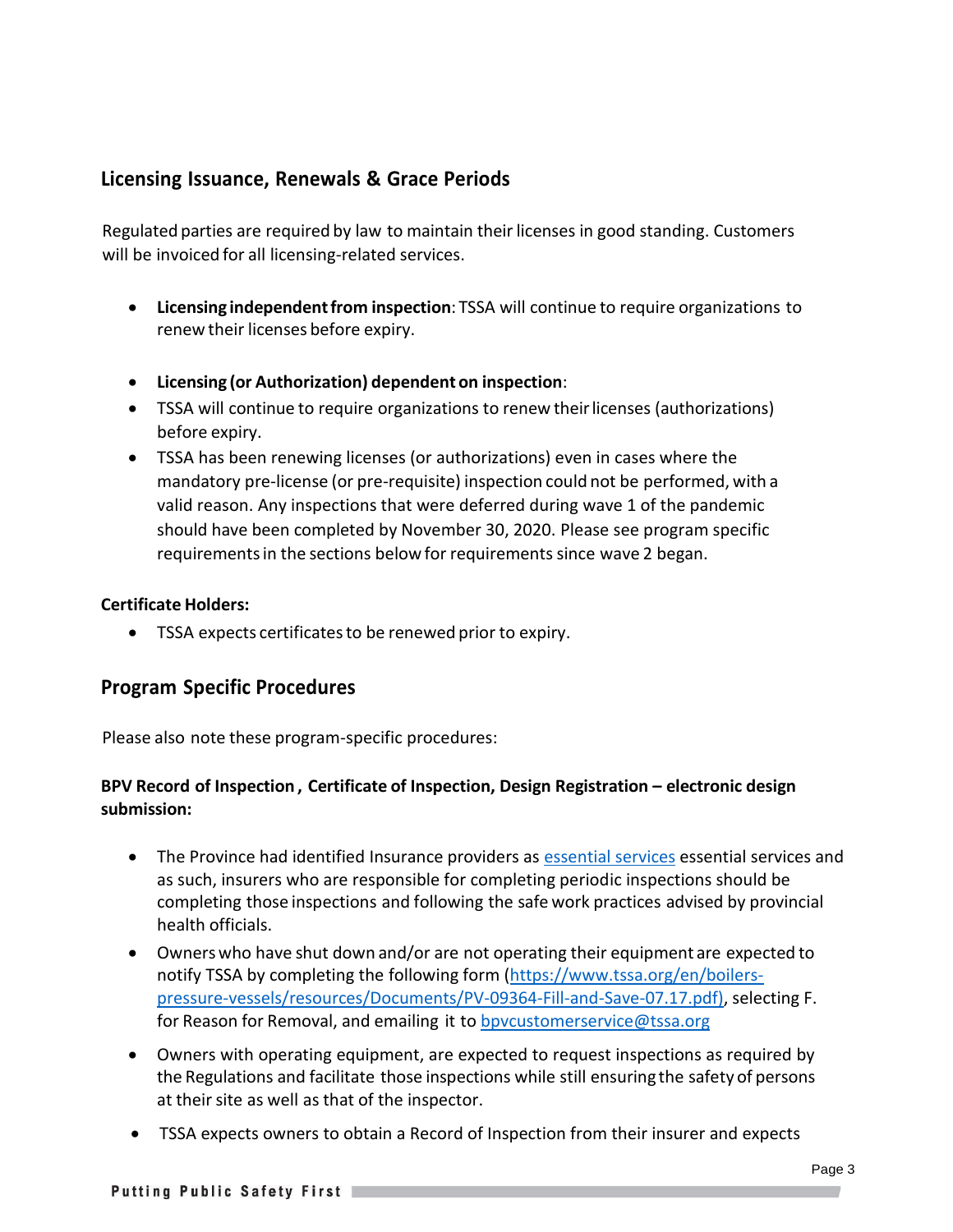insurers to perform inspections while following COVID-19 safety procedures. Any inspections that were deferred during wave 1 due to COVID-19 should have performed by November30, 2020.

- Ownersunable to facilitate periodic inspections are expected to formally request a grace period / extension by emailing: the company name, UID number, COI expiry date and reason for extension to bpv inquiries@tssa.org
- Insurers, owners and third-party inspectors are reminded of the importance of completing inspections during available windows of opportunity and are encouraged to complete these inspections while businesses and equipment are shut down.
- Insurers, owners and third-party inspectors are expected to put plans in place to ensure the continued safe operation and inspection of devices during the COVID 19 pandemic.
- Please submit design applications electronically at BPV registrations@tssa.org; refer to instructions at [https://www.tssa.org/en/boilers-pressure](https://www.tssa.org/en/boilers-pressure-vessels/resources/BPV-Guidelines-for-Electronic-Application-Dec2021-Rev.-5.pdf)[vessels/resources/BPV-Guidelines-for-Electronic-Application-Dec2021-Rev.-](https://www.tssa.org/en/boilers-pressure-vessels/resources/BPV-Guidelines-for-Electronic-Application-Dec2021-Rev.-5.pdf) [5.pdf;](https://www.tssa.org/en/boilers-pressure-vessels/resources/BPV-Guidelines-for-Electronic-Application-Dec2021-Rev.-5.pdf)

#### **Propane:**

- TSSA expects licenses to be renewed. License-dependent inspections that may have been deferred during the onset of COVID-19 restrictions were to have been completed no later than November 30, 2020. Inspections for license renewals must be completed following COVID-19 safety protocols.
- TSSA has continued to require propane licenses to be renewed before the date of expiry. Any licensee who deferred submission of a new or revised Risk and Safety Management Plan (RSMP) during wave 1 should have submitted one no later than November30, 2020.
- TSSA offered propane distributors a grace period to complete the 10-year inspections of tanks and appliances required by section 18 of O. Reg. 211/01 if they could not be completed safely. Any inspections deferred during wave 1 were to have been completed by November 30, 2020. Inspections must respect physical distancing and mask-wearing requirements.
- Since wave 2 of COVID-19 some 10-year inspections of tanks and appliances in personal dwellings, hospitals, long term care and retirement homes were deferred if there was a health risk to those in the premises or to those performing the inspection. Distributors were to notify TSSA of deferred inspections to the Statutory Director of Fuels.
- Extensionswill be granted on 10-year comprehensive inspectionsthatwere deferred as long as the last inspection was carried out no earlier than Jan. 1. 2010
- Any deferred inspection should be performed by prioritizing sites where the inspection came due first (i.e. if an inspection was due in Feb. 2020 and has not been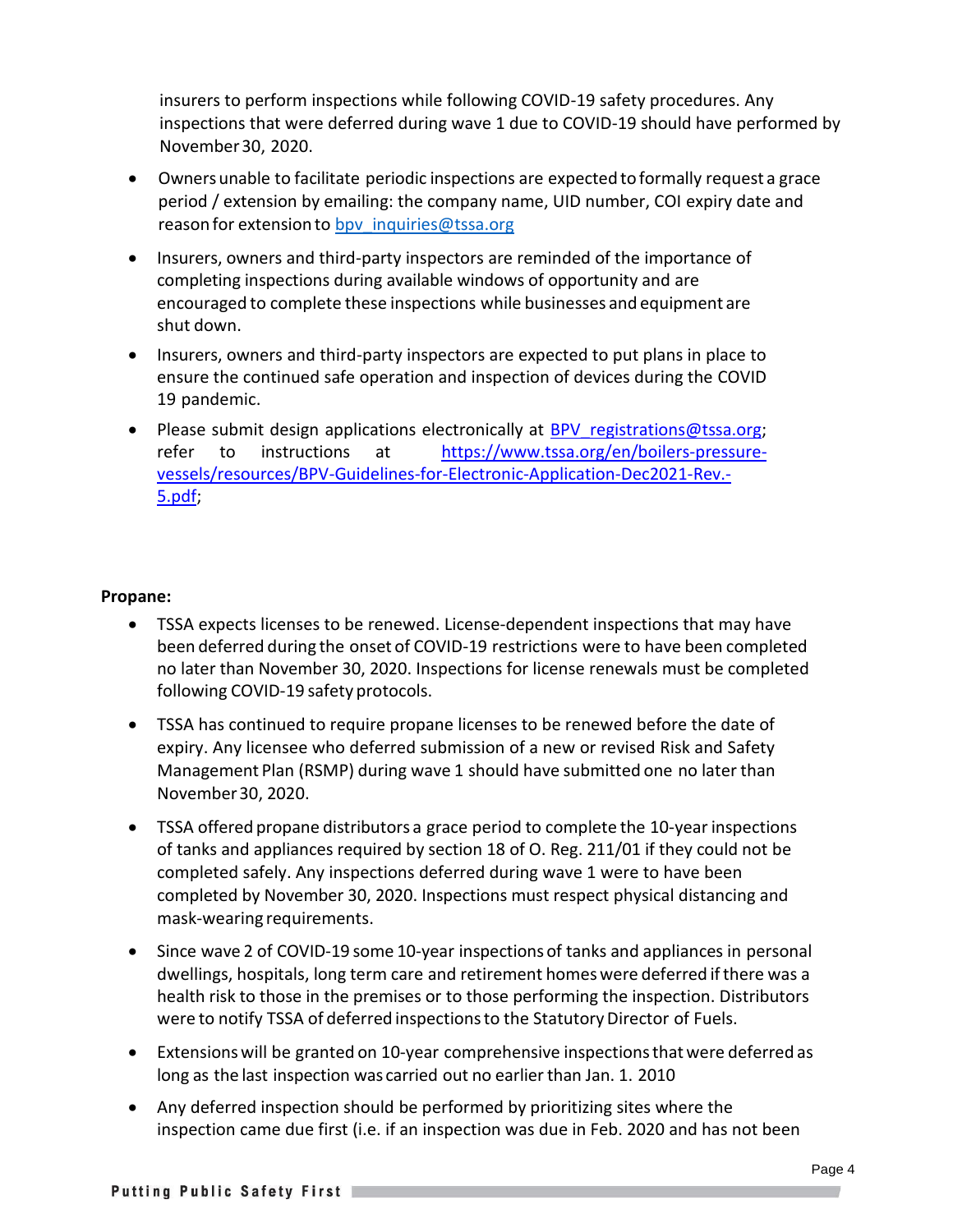completed since the distributor was unable to obtain access to the site due to the concerns associated with the pandemic, that inspection should be prioritized over another site that was due in April 2021, as an example). Such 10-year comprehensive inspections on sites where the distributor has not been able to obtain access due to the pandemic, can be delayed as late as Dec. 31, 2022.

- Distributors are asked to continue to work with homeowners and customers and abide by COVID safety protocols and to convey the safety importance of distributor inspections to ensure that inspections are carried out and to prevent the inspection backlog fromgrowing unsustainably.
- Applicants are allowed to continue to deferthe submission of a new Record of Training (ROT) required as part of the renewal process until no later than July 1, 2022 in order to performthe scope of work defined in Ontario Regulation 215/01.
- ROT holders(individuals and individual teachers) must renew their ROT no later than July 1, 2022.
- Those with an expired ROT who have not completed the mandatory full retraining or skills retesting, will be required to obtain a valid ROT certificate from an accredited training provider no later than July 1, 2022.
- In order to meetthe July 1, 2022 deadline, TSSA recommendsthat those with an expired ROT should begin retraining no later than March 1, 2022.
- Beginning July 1, 2022, TSSA inspectors will enforce the requirement to hold a valid ROT certificate.
- Beginning July 1, 2022, TSSA will no longer accept applications for new requests or a renewalfor the purposes of operating a fuels industry facility in Ontario that require a valid ROT certificate as a pre-requisite to the application, unless a valid ROT is produced as part of the application.
- Training providers (companies) mustrenew their TSSA accreditation before its expiry and pay any associated fees.

## **Annual Mobile FoodInspections, Propane Terminal & Propane DispenserInspections**

• As per Ontario Regulation 211/01, these installations must be inspected annually for propane supply. Any deferred inspections that were permitted during wave 1 for devices/sites that plan to operate should have been completed no later than November 30, 2020. At thistime, inspections are required forany businessthat decidesto operate.

### **Fuels:**

- TSSA offered fueloil distributors who supply fueloil and who were unable to complete the distributor inspections as required by section 7 of O.Reg. 213/01 a grace period during wave 1. All inspections deferred duringwave 1 should have been completed no later than November30, 2020.
- Inspections must respect physical distancing and mask-wearing requirements.